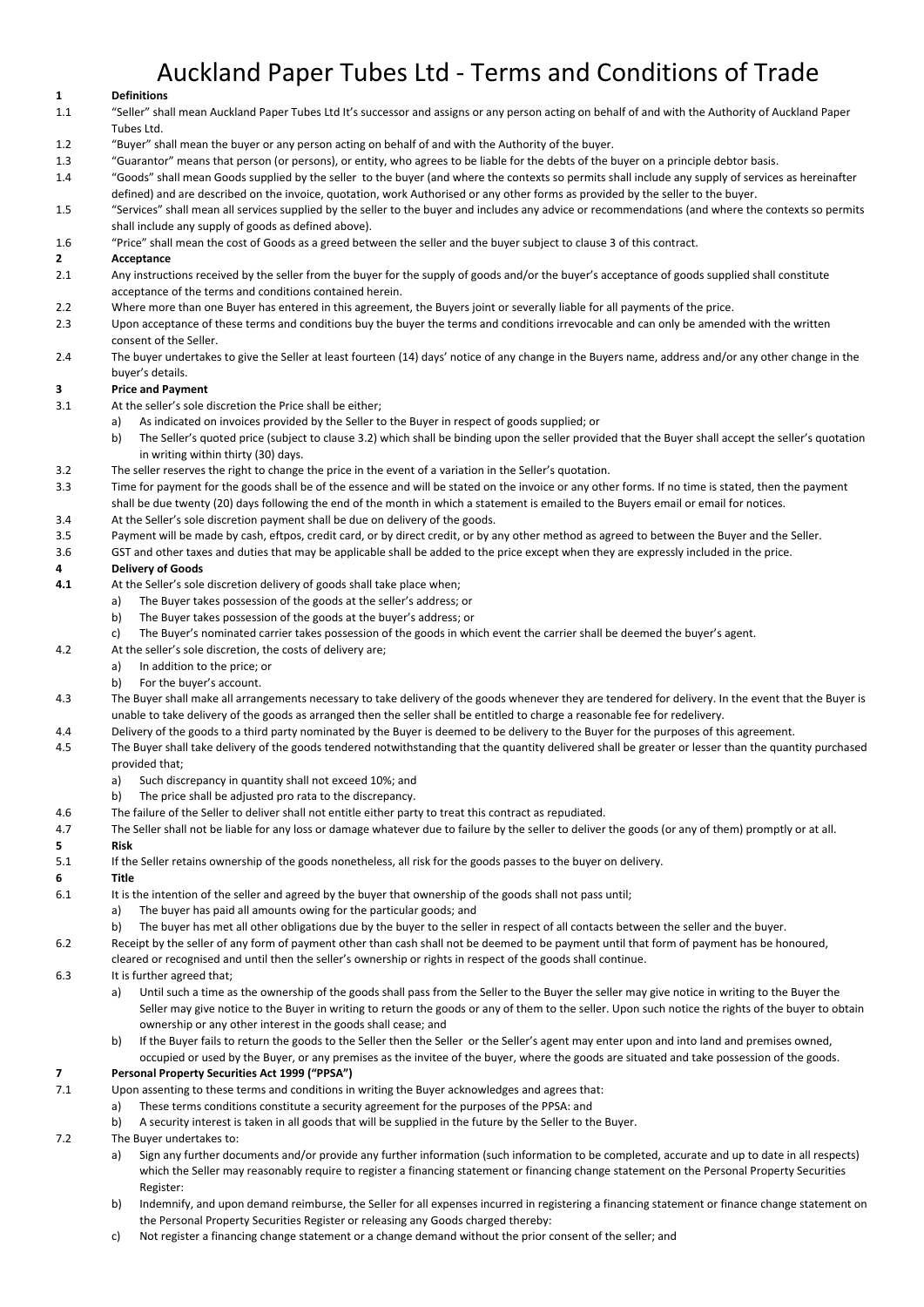# Auckland Paper Tubes Ltd - Terms and Conditions of Trade<br>d) Immediately advise the Seller of any material in its business practices or the Selling the goods which would result in a change in the nat

- Immediately advise the Seller of any material in its business practices or the Selling the goods which would result in a change in the nature of proceeds derived from such sales.
- 7.3 The Seller and the Buyer agree that nothing in section 114(1)(a) 133 and 134 of the PPSA shall apply to these terms and conditions.
- 7.4 The Buyer waives its rights as a debtor under sections 116,120(2), 121, 125, 126, 127, 129 and 132 of the PPSA.
- 7.5 Unless otherwise agreed to in writing by the seller, the Buyer waives its right to receive a verification statement in accordance with section 148 of the PPSA.
- 7.6 The Buyer shall unconditionally ratify any actions taken by the Seller under clauses 7.1 to 7.5.

# **8 Buyer's Disclaimer**

- 8.1 The Buyer hereby disclaims any right rescind or cancel the contract or to sue for damages or the claim resolution arising out of any misrepresentation
- made to the Buyer by the Seller and the Buyer acknowledges that the goods are bought relying solely upon the Buyers skill and Judgement. **9 Defects**

9.1 The Buyer shall inspect on delivery and shall within seven (7) days notify the Seller of any alleged defect, shortage in quantity; damage of failure to comply with the description or quote. The buyer shall afford the Seller an opportunity to inspect the Goods within a reasonable time following delivery if the buyer believes the Goods are defective in any way. If the buyer fails to comply with these provisions the goods shall be presumed to be free from any defect or damage. For defective Goods, which the Seller has agreed in writing that the Buyer is entitled to reject, the Sellers liability is limited to either (at the Sellers discretion) replacing the Goods or repairing the Goods.

# **10 Returns**

- 10.1 Returns will only be accepted provided that:
	- the Buyer has complied with the provisions of the clause 9.1: and
		- b) the Seller has agreed in writing to except the return of the Goods; and
		- c) the Goods are returned at the Buyers cost within seven (7) days of the delivery date; and
		- d) the seller will not be liable for Good's which have not been stored or used in a proper manner; and
	- e) the goods are returned in the condition in which they were delivered and with all packaging material. Brochures and instruction material in as new condition as is reasonably possible in the circumstances.
- 10.2 The Seller may (in its discretion) accept the return of the Goods for credit but will incur a handling fee of 10% of the value of the returned Goods plus any freight.

#### **11 Warranty**

11.1 For Goods not manufactured by the Seller, the warranty shall be the current warranty provided by the manufacturer of the Goods. The Seller shall not be bound by nor responsible for of any term condition of the Goods.

#### **12 Contractual Remedies Act 1979**

12.1 The provisions of the contractual Remedies Act 1979 shall apply to this contract as a section 15(d) were omitted from the Contractual Remedies Act 1979.

#### **13 Consumer Guarantees Act 1993**

13.1 This agreement is subject to the provisions of the Consumer Guarantees Act 1993 in all cases except where the buyer is contracting within the terms of a trade/business (which cases are specifically excluded).

#### **14 Intellectual Property**

- 14.1 Where the seller has designed, drawn or written Goods for the buyer, then the copyright in those designs and drawings shall remain vested in the seller, and shall only be used by the buyer at the seller's discretion.
- 14.2 The buyer warrants that all designs or instructions to the seller will not cause the seller to infringe any patient, registered design or trademark in the execution of the buyer's order.

#### **15 Default & Consequences of Default**

- 15.1 Interest on overdue invoices shall accrue from the date when payment becomes due daily until the date of payment at a rate of 2.5% per calendar month and such interest shall compound monthly at such a rate after as well as before any judgement.
- 15.2 If the Buyer defaults in payment of any invoice when due, the Buyer shall indemnify the Seller from and against all costs and disbursements incurred by the Seller in pursuing the debt including legal costs on a solicitor and own client basis and the Seller's collection agency costs.
- 15.3 Without Prejudice to any other remedies the Seller may have. If at any time the Buyer is in breach of any obligation (including those relating to payment the Seller may suspend or terminate the supply of Goods to the Buyer and any of its other obligations under the terms and conditions. The Seller will not be liable toto the Buyer of any loss or damage the buyer suffers because the Seller exercised its rights under this cause.
- 15.4 If any account remains overdue after thirty (30) days then an amount of the greater of \$20.00 or 10% of the amount due (up to a maximum of \$200.00) shall be levied for administration fees which sum shall become immediately due and payable.
- 15.5 Without any prejudice to the seller's other remedies at the law the seller shall be entitled to cancel all or any part of an order of the buyer which remains unperformed in addition to and without prejudice to any other remedies and all amounts owing to the seller shall, whether or not due for payment, become immediately payable in the event that:
	- a) any money payable to the seller becomes overdue, or in the seller's opinion the buyer will be unable to meet its payments as the fall due; or
	- b) the buyer becomes insolvent, convenes a meeting with its creditors or proposes or enters into an arrangement with its creditors, or makes an assignment for the benefit of its creditors; or
	- c) a receiver, manager, liquidator (provisional or otherwise) or similar person is appointed in respect of the buyer or any asset of the buyer.

#### **16 Security and Charge**

- 16.1 Despite anything to the contrary contained herein or any other rights which the seller may have howsoever:
	- a) Where the buyer and/or the guarantor (if any) is the owner of land, realty or any other asset capable of being charged, both the buyer and/or the guarantor agree to mortgage and/or charge all of their joint and/or several interest in said land, realty or any other asset to the seller or the sellers nominee to secure all amounts and/or other monetary obligations payable under the terms and conditions. The buyer and/or guarantor acknowledge and agree that the seller (or the seller's nominee) shall be entitled to lodge where appropriate a caveat, which caveat shall be released once all payments and other monetary obligations payable hereunder have been met.
	- b) Should the seller elect to proceed in any manner in accordance with this this clause and/or its sub-clauses, the buyer and/or guarantor shall indemnify the seller from and against all the seller's costs and disbursements including legal costs on a solicitor and own client basis.
	- c) The buyer and/or guarantor (if any) agree to irrevocably nominate constitute and appoint the seller or the seller's nominee as buyer and/or guarantor's true and lawful attorney to perform all necessary acts to give effect to the provisions of this clause 16.1.